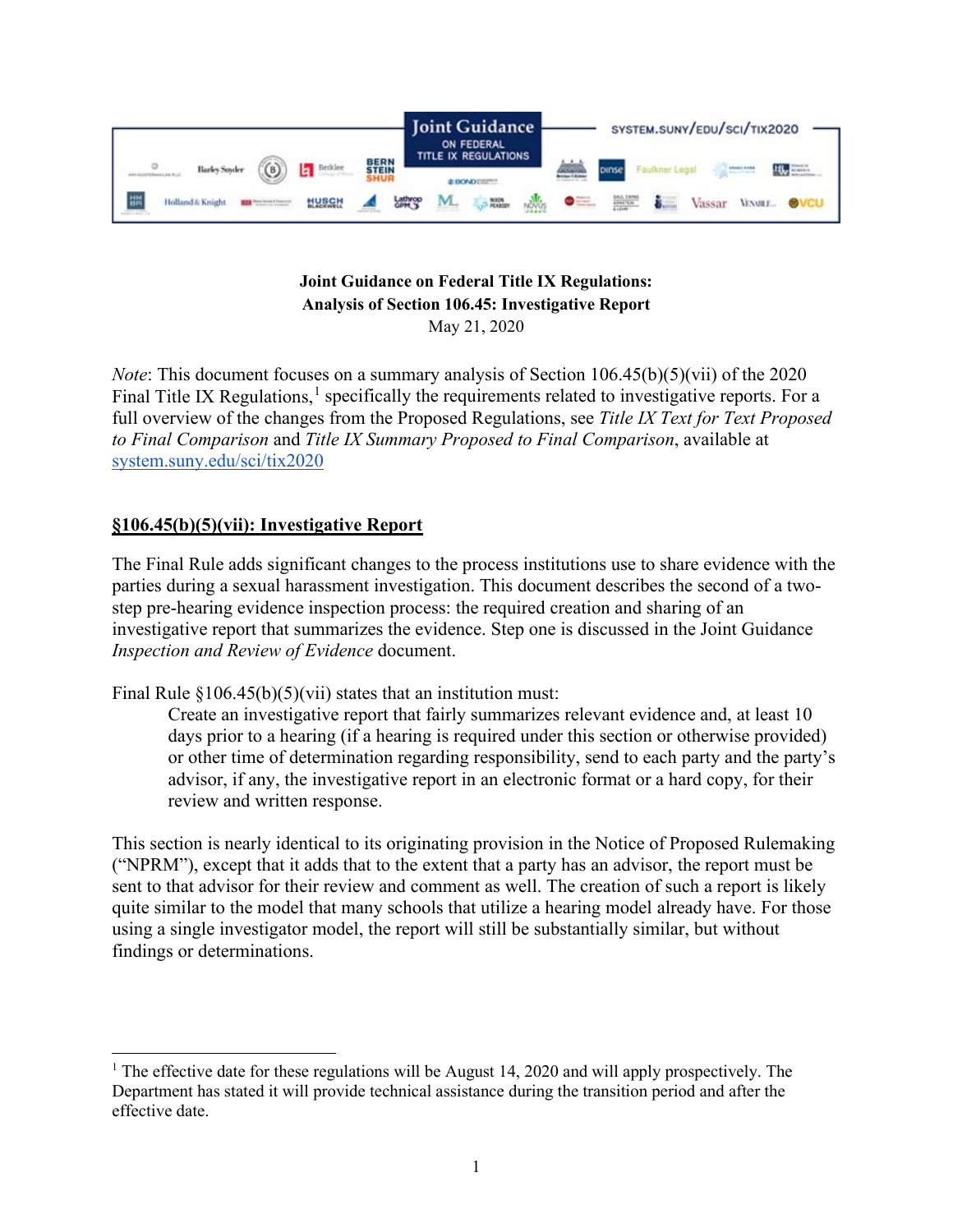### **Importance of this Provision**

In the Preamble to the Final Rule, the Department describes in detail its reasons for including this provision, stating:

We believe that a standardized provision regarding an investigative report is important in the context of Title IX proceedings even though such a step may not be required in civil litigation or criminal proceedings and even though specific parts of this provision may differ from recipients' current practices (i.e., ensuring that parties are sent a copy of the investigative report ten days prior to the time that a determination regarding responsibility will be made). The Department believes that the purpose of  $§106.45(b)(5)(vii)$  and the specific requirements in this provision are appropriate because a Title IX grievance process occurs in an educational institution (not in a court of law) and because a recipient of Federal funds agrees, under Title IX, to operate education programs or activities free from sex discrimination. It is thus appropriate to obligate the recipient (and not the parties to disputed sexual harassment allegations) to take reasonable steps calculated to ensure that the burden of gathering evidence remains on the recipient, yet to also ensure that the recipient gives the parties meaningful opportunity to understand what evidence the recipient collects and believes is relevant, so the parties can advance their own interests for consideration by the decision-maker. A valuable part of this process is giving the parties (and advisors who are providing assistance and advice to the parties) adequate time to review, assess, and respond to the investigative report in order to fairly prepare for the live hearing or submit arguments to a decision-maker where a hearing is not required or otherwise provided. Without advance knowledge of the investigative report, the parties will be unable to effectively provide context to the evidence included in the report.

*See* 85 Fed. Reg. 30309 (May 19, 2020).

This provision is noteworthy because the Department appears to be openly acknowledging that it is imposing a procedural step upon recipients that goes above and beyond anything that even courts require.

### **What Should be Included in the Report?**

The Report's purpose, plainly stated, is to convey relevant information about the allegations to the parties and their advisors. The Department "takes no position…on such elements beyond what is required in these final regulations; namely, that the investigative report must fairly summarize relevant evidence." *Id.* at 30310.

While it may be a best practice for the Report to include the procedural steps taken in the investigation, it is not mandated. The Department notes that because the "decision-maker must prepare a written determination regarding responsibility that must contain certain specific elements (for instance, a description of procedural steps taken during the investigation)," a recipient may "wish to instruct the investigator to include such matters in the investigative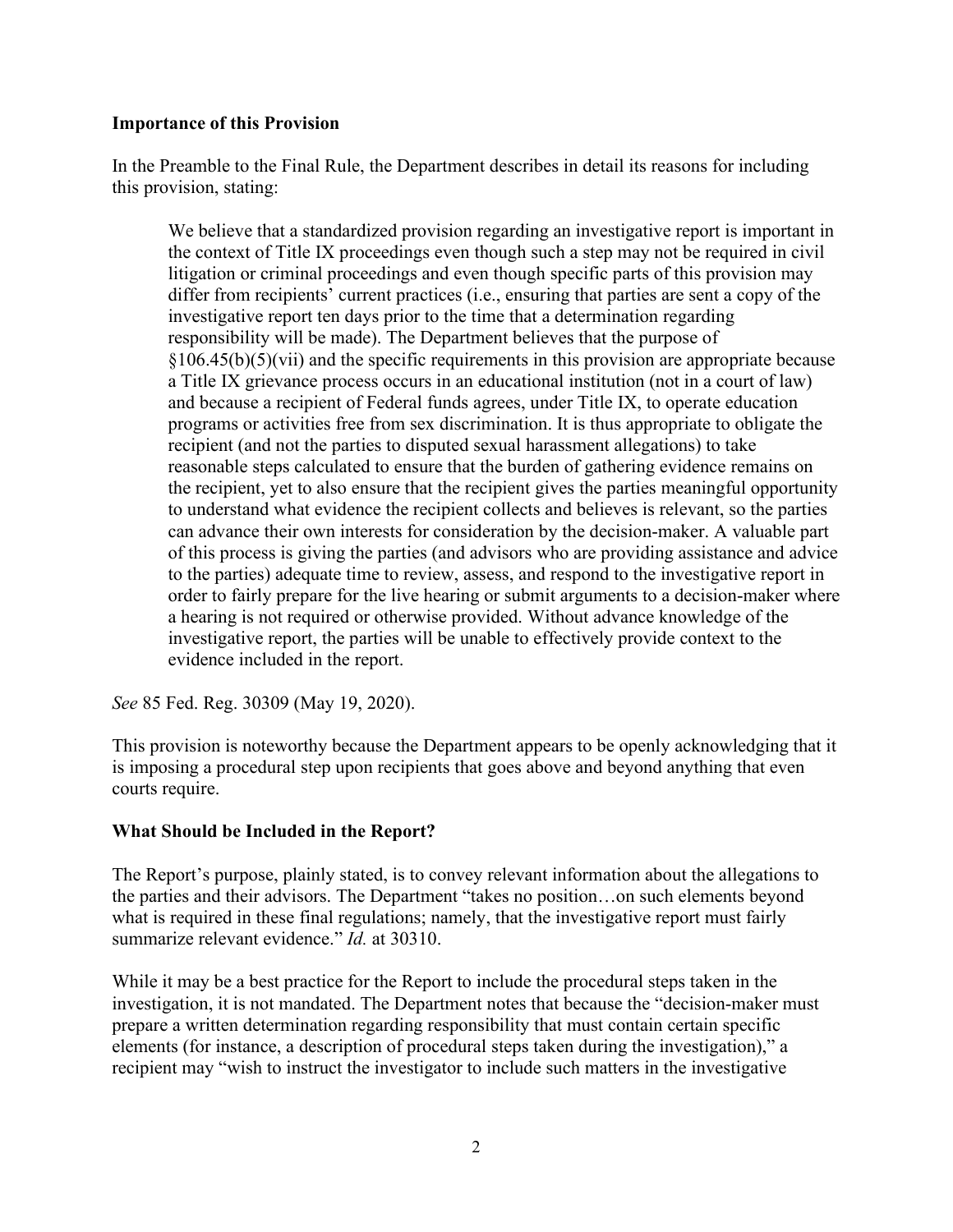report," but the final regulations "do not prescribe the contents of the investigative report other than specifying its core purpose of summarizing relevant evidence." *Id*.

### **Relevance Standard**

Regarding the inclusion of relevant evidence in the report, the Department explains that the evidence summarized in the investigative report "may be relevant whether it is inculpatory or exculpatory." *Id*. at 30307. In order to address possible privacy concerns regarding the inclusion of irrelevant evidence, the Department explains that "[a] recipient may permit or require the investigator to redact from the investigative report information that is not relevant, which is contained in documents or evidence that is relevant." *Id*. at 30304.

Regarding the rape shield provisions included in the Final Regulations and the relevance of evidence that may be protected by the same, the Department explains:

All evidence summarized in the investigative report under  $\S 106.45(b)(5)(vi)$  must be "relevant" such that evidence about a complainant's sexual predisposition would never be included in the investigative report and evidence about a complainant's prior sexual behavior would only be included if it meets one of the two narrow exceptions stated in § 106.45(b)(6)(i)-(ii) (deeming all questions and evidence about a complainant's sexual predisposition "not relevant"' and all questions and evidence about a complainant's prior sexual behavior "not relevant" with two limited exceptions [(1) unless such questions and evidence about the complainant's prior sexual behavior are offered to prove that someone other than the respondent committed the conduct alleged by the complainant, or (2) if the questions and evidence concern specific incidents of the complainant's prior sexual behavior with respect to the respondent and are offered to prove consent]).

*Id.* Investigators must be trained in the rape shield provisions of the Final Rules and other exclusions for medical records and privileged information so they can draft an investigative report that properly accounts for such "irrelevant" information as defined in these regulations.

## **Concerns of Bias**

According to the Preamble to the regulations, one purpose of sharing the investigative report before the hearing is to prevent a biased outcome in the determination. The Department rejects concerns raised during the public notice and comment process that sharing the investigative report prior to its finalization "would lead to errors, dissatisfaction, and the appearance of bias." In response, the Department states, "[i]n fact, those are the very potential problems that sharing the report with the parties seeks to avoid. The parties' responses may address perceived errors that may be corrected, so that the parties have an opportunity to express and note their contentions for or against the investigative report, and sharing the investigative report at the same time, to both parties, helps avoid any appearance of bias." *Id*. at 30307.